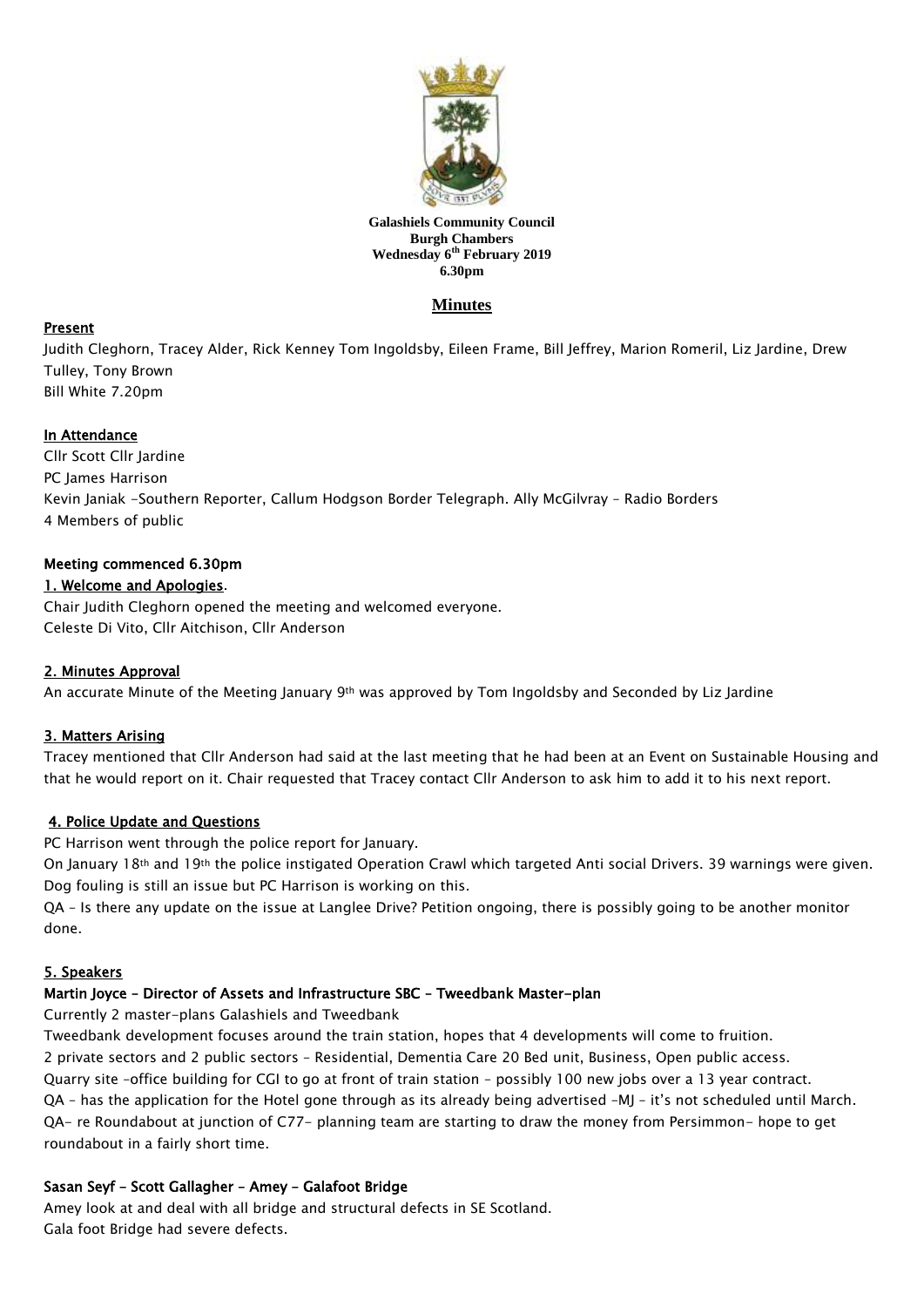This new section of work started on 4th Feb and will take 12 weeks with both night and day closures.

There will be a Robot system used at night to separate the concrete layers.

The bridge was not constructed as it was designed so this has caused the defects, however this next 12 weeks will cause far less disruption.

There will be a Hydro Demolition phase, there will be a police presence monitoring the system.

QA – what Community benefit there will be? There will be updated and extended parapets. Amey are in talks with NHS, Emergency Services and Transport Scotland to help prevent people from climbing and putting themselves in danger. Comment made- There doesn't seem to be the amount of work activity going on as we are being told about here as no one sees anyone working on this bridge. It's taking far too long and jeopardising peoples travel to and from work and causing so much congestion on the roads and frustration with the public.

Cllr Scott added that he is sick of people moaning and it makes sense to plan your journey. It is not hard to just add a 5 minute detour on to your journey by following the diversion whilst these important works are going on.

Information will be forwarded from Amey to the Community Council Secretary Tracey as and when there are updates. Tracey will send out presentation from tonight's meeting once it has been received. This will allow CC members to see the structural damage to the bridge and how work is progressing.

# 6. Sub Groups Update

## Gala in Bloom

Judith will attend SBC with John Gray on 14th March to find out what the situation is with the planting for the future. Comment made – to get what is said in writing from SBC

### Gala Waterways

Liz Jardine read out the monthly report for Gala in Bloom and voiced that 2 otters have been seen in the Douglas Bridge area.

6th April there will be a big town clean up in conjunction with Daily Mail and Community Council. We need people to pinpoint areas that need cleaned up.

### Christmas Event and Lights

First meeting was a really good one and a lot was covered. Funding, Marketing, Achievable areas, Code of Conduct. Met with Blachere Illuminations. Next meeting 19th Feb

## 7. Chairs Comments

Judith thanked everyone for taking the groups forward. Licence for the Ability Centre has now been granted

## 8. Treasurers Update

The total funds that is now available to the CC of £989.17

## 9. Secretary's Update

#### n/a

## 10. Vice Chairs update / Planning and Licensing

Rick read out the proposed applications and a brief discussion ensued about the potential of Lidl store moving to the retail outlet.

Bill White spoke about the Trails

Residents, Golf Course and Landowners have been met with.

A Facebook page is being put up.

Public meeting end of April

## 11. SBC Councillors Comments and questions

# Cllr Jardine

Issues dealing with: Bins – These are causing a major upset that needs a solution to. Old Douglas Hotel